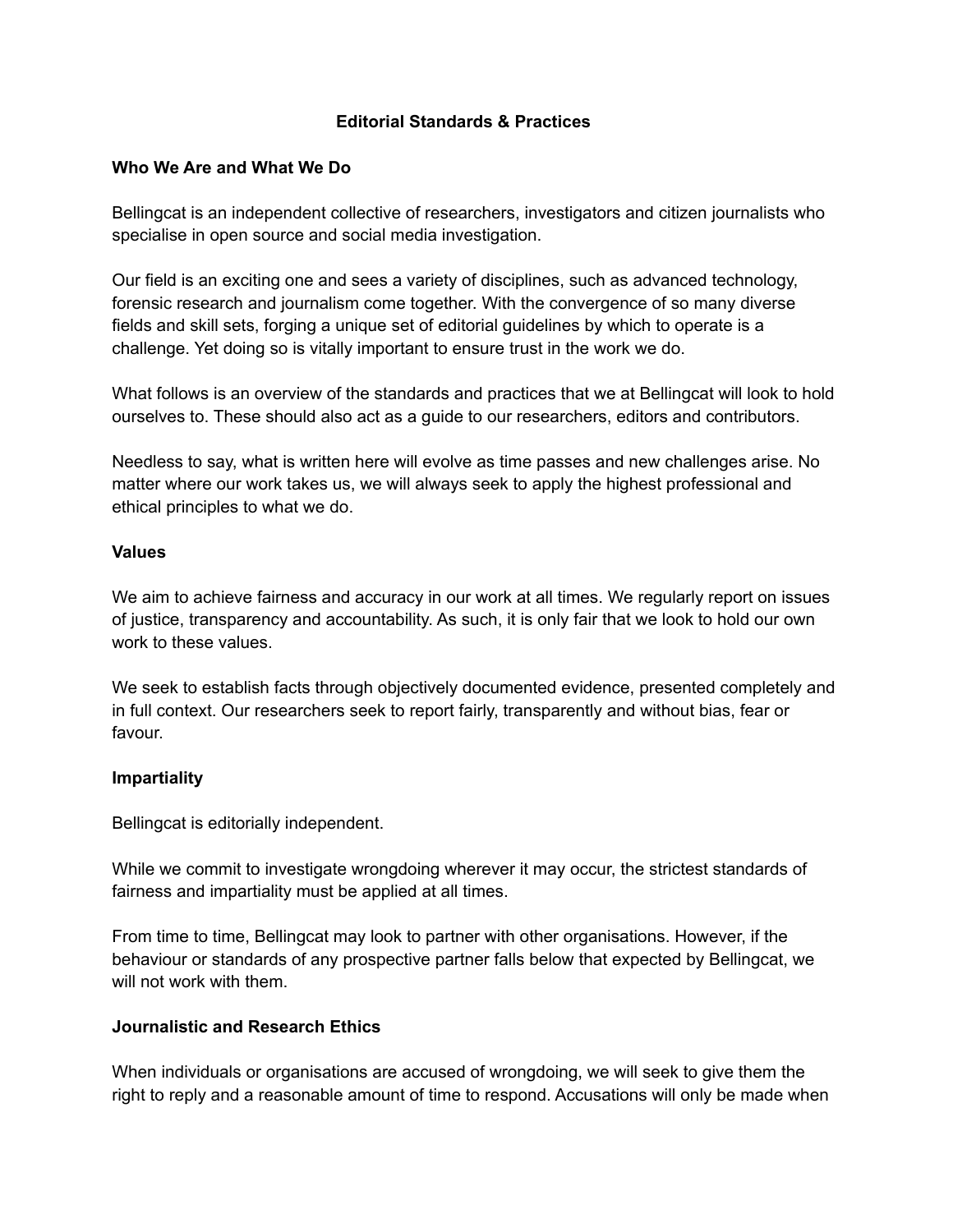there is a sound, evidential basis for doing so. Given the nature of some Bellingcat reports, however, we recognise some people may not be contactable (be they spies, drug lords, terrorists, or anyone who makes a point of being hard to find; also persons or organisations who have stated they will not honour right of reply approaches from Bellingcat).

Our researchers will always consider the potential consequences of publication for vulnerable groups or individuals. In certain circumstances, this may require us to balance such concerns with the wider public interest and vice versa.

Our researchers do not steal information and do not pay individuals or witnesses for their statements.

We commit to practicing good journalistic and research principles at all times.

## **Transparency**

We aim to promote the use of open source tools for investigation and we encourage others to try these methods for themselves. However, we want people to do so openly and responsibly. We commit to lead the way by operating to the highest standards in this regard.

Our researchers will be as clear as possible with potential sources and subjects as to who they are, who they work for and what their intentions are when undertaking research. There may be occasions when researchers have to disguise their online identity in order to expose wrongdoing. However, this course of action must not be taken lightly. Such investigations must be targeted, in the wider public interest and not done frivolously. In such circumstances, our researchers must not seek to needlessly draw in or interact with people who are not targets of their investigation.

We will always seek to be open about the methods and tools we use as well as the sources of our information.

Given our commitment to transparency, the use of anonymous sources is generally avoided. However, there may be isolated occasions when this is acceptable. Researchers should discuss any such instances where they believe an exception may apply with senior staff. All information from anonymous sources will be rigorously checked against open source evidence and other data. For the avoidance of doubt, information from an anonymous source should only be used as an intelligence lead and must be validated by objective, open-source and/or reproducible methods that would permit other media organisations or researchers to independently validate such facts.

### **Commitment to Accuracy**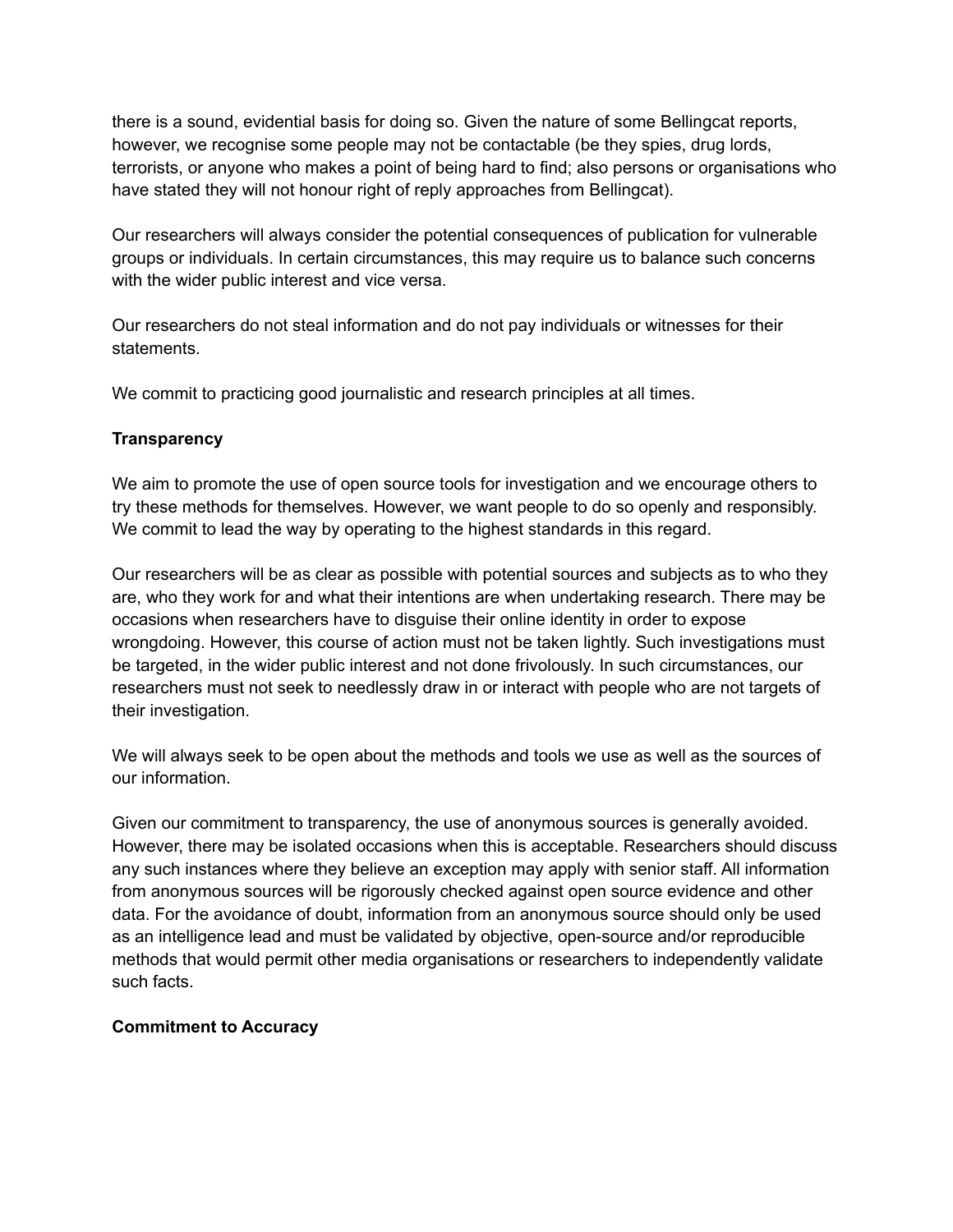When our researchers and contributors submit stories, they go through a process of fact-checking and review by their fellow researchers before editing. However, information should be checked and double-checked by the authors of articles before they are submitted for review.

Researchers are expected to be fair, accurate and clearly show their work. Editors and reviewers will raise any questions they have before publication. If articles do not reach Bellingcat's standards, as described here, they will not be published.

We accept pitches from outside contributors, all of whom are expected to operate to the same standards as our researchers.

# **Plagiarism**

Plagiarism is never acceptable and will be dealt with severely. We strive to be original in all the work we do.

## **Privacy and Harm**

Researchers must not go beyond what is reasonably required to obtain evidence of suspected wrongdoing.

They must not harass individuals they may be reporting on. It is important researchers act proportionately at all times when investigating and seeking comment from people who may form part of the stories they are working on.

Researchers must exercise caution when dealing with information they find during investigations and not publish private details without fully justifiable public interest reasons. Care must also be taken to not unnecessarily reveal information or images of those who may be family members or related to the subjects of our investigations. Bellingcat encourages other media who may build upon our work to follow these principles as well. When justified, we may place notices on our stories emphasising these points.

When using content from social media, due concern should be given to individuals who appear or may be identifiable in the images or video. This is especially the case if they did not create or post the content in question. Researchers must also consider the consequences for vulnerable groups who may be identifiable in videos or images before using such content in articles and investigations.

The impact on victims, survivors or relatives who have suffered loss due to accidents, or disasters must also be carefully considered. If researchers have to approach them during the course of their work, they must act with compassion and understanding. Researchers must also consider the consequences of publishing details in stories that may add to any suffering or loss sustained by such individuals.